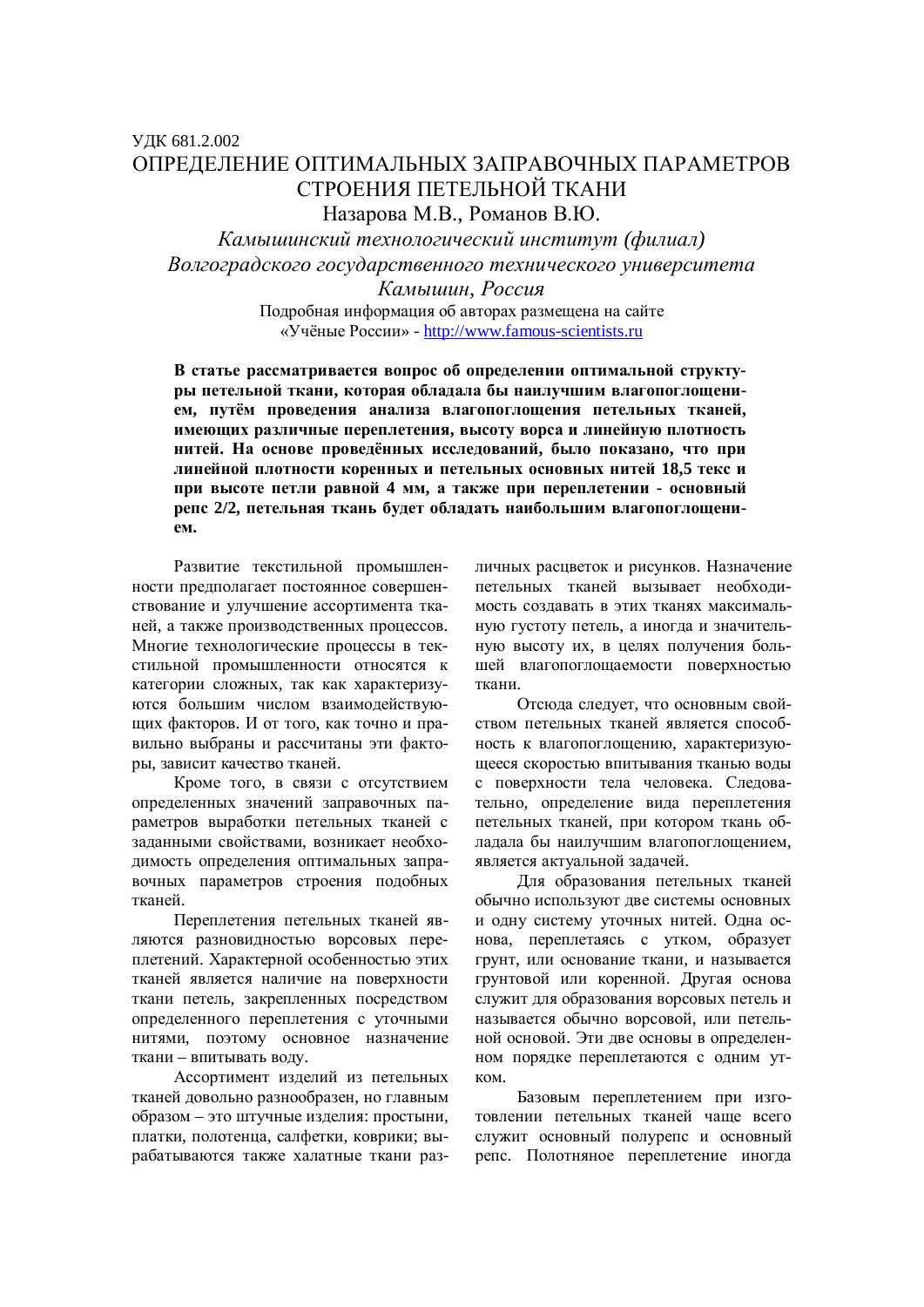применяют для переплетения коренной основы с утком. Применяют также различные способы перевязки петельных нитей основы с уточными нитями. При использовании одного и того же переплетения для коренной и петельной основ необходимо для лучшего закрепления петли в ткани переплетение одной основы по отношению к переплетению другой основы сдвигать на одну или две нити утка.

Переплетение коренных основных нитей с уточными нитями обычно выполняется при раппорте по утку, равном трем нитям – обычно переплетением основный полурепс 2/1; при раппорте по утку, равном четырём нитям — переплетением основный репс 2/2 или основным полурепсом 3/1, при раппорте по утку, равном пяти или шести нитям — переплетением комбинированный репс (см. рис. 1).



**Рис. 1.** Переплетение коренной основы с уточными нитями: а – основный полурепс 2/1; б – основный репс 2/2; в – основный полурепс 3/1; г, д – комбинация репса и полотняного переплетения

Для выработки петельных тканей применяют ткацкие станки специальных конструкций. На этих станках имеются приспособления для установки навоев с коренной и петельной основами, а также механизмы для торможения навоев и подачи основы необходимой величины в соответствующий период работы станка.

Для выработки петельных тканей ткацкий станок должен иметь специальную конструкцию батана, которая дает возможность периодически изменять крайнее переднее положение берда. На станках различных конструкций это достигается различными способами: в одних станках изменяют крайнее положение всего батана, а в других — одного берда.

Петельная ткань на ткацком станке образуется следующим образом. Во время работы на ткашком станке коренные основные нити сильно натягиваются, в то время как петельные основные нити имеют очень небольшое натяжение и легко сматываются с тканкого навоя. После того как будет проложено 3, 4, 5 или 6 уточных нитей, в зависимости от принятого раппорта, все эти нити одновременно прибиваются бердом к опушке ткани.

Вследствие такого порядка работы слабо натянутые нити петельной основы, до прибоя закрепленные уточными нитями, при прибое скользят вместе с этими нитями по туго натянутым нитям коренной основы и образуют на поверхности петли.

Анализ научной литературы по данной теме показал, что закономерности формирования петельной ткани изучены не полностью, либо некоторым проблемам вообще не уделялось внимания, поэтому данная работа ставит своей целью ликвидировать пробел по вопросам совершенствования процесса формирования петельных тканей.

В частности, практически отсутствуют публикации по вопросу проектирования петельных тканей по заданным параметрам строения ткани.

Однако некоторые работы [1, 3] помогли выяснить, что влагопоглощаемость петельных тканей зависит от высоты и густоты расположения петель. Высота же и густота петель, в свою очередь, зависят от структуры ткани, то есть от переплетения, плотности ткани по основе и утку,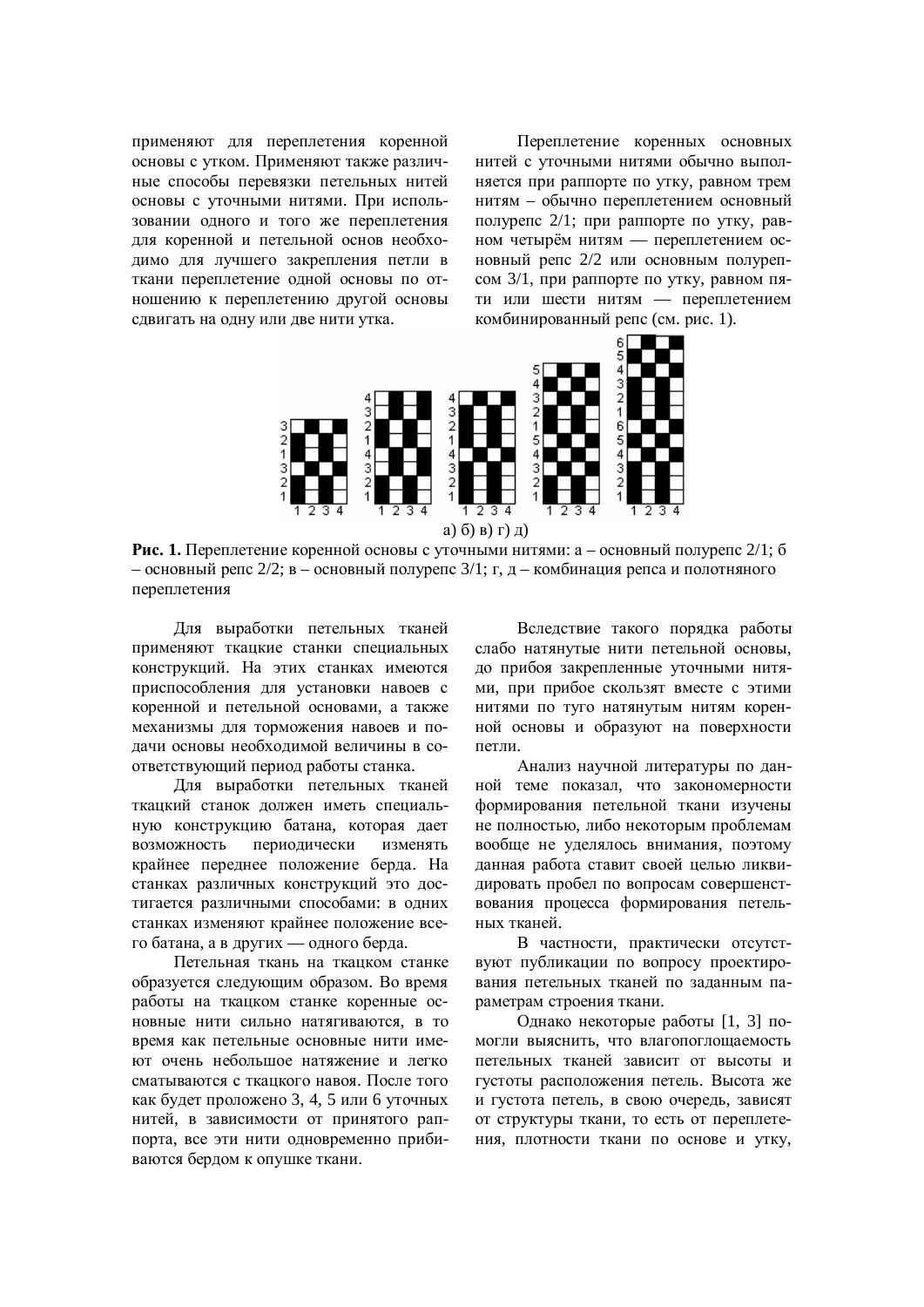линейной плотности нитей и величины крутки пряжи.

Все перечисленные показатели свойств петельной ткани зависят от параметров заправки и изготовления ткани на станке. Поэтому метод проектирования петельных тканей по заданной высоте петли, разработанный Кузьминым В.В.[2], позволяет проводить анализ степени влагопоглошения петельных тканей различных переплетений. Поэтому основной является задача получения петельных тканей обладающих максимальным влагопоглошением.

Проектирование петельных тканей по методу Кузьмина В.В. [2] заключается в определении:

1) диаметров нитей основы и утка на паковке;

2) лиаметров нитей основы и утка в ткани:

3) расчетных диаметров нитей в ткани:

4) высоты волны изгиба нитей в ткани:

5) максимально-возможной плотности ткани по основе и по утку, используя при этом геометрические плотности ткани  $(l_{v1}, l_{v2}, l_{v3}).$ 

Например, для расчёта максимальновозможной плотности ткани по утку, используется следующая формула:

$$
P_{y\max} = \frac{100 \cdot R_y}{2 \cdot (l_{y1} + l_{y2} + l_{y3})} = \frac{100 \cdot R_y}{2 \cdot ((d_y + d_{\text{one}}) + (\sqrt{(d_{y8} + d_{\text{one}})^2 - h_y^2} + \sqrt{(d_{y8} + \frac{d_{\text{one}} + d_{\text{one}}}{2})^2 - h_y^2}))}
$$
(1)

где d<sub>v</sub>, d<sub>vв</sub> – соответственно условный диаметр уточных нитей и диаметр уточной нити в ткани, мм;  $d_{\text{one}}$ ,  $d_{\text{one}}$  – соответственно диаметры петельных основных нитей в ткани по вертикали и по горизонтали, ввиду изменения формы поперечного сечения нитей с круглой на эллипсообразную, мм;  $h_v$  – высота волны изгиба уточной нити, мм;  $R_v$  – раппорт ткани по уточным нитям.

Для расчёта максимально-возможной плотности ткани по основе, используется следующая формула:

$$
P_{o\max} = \frac{100 \cdot R_o}{2 \cdot (\sqrt{\left(\frac{d_{\text{ons}} + d_{\text{os}}}{2} + d_{\text{ys}}\right)^2 - h_o^2} + \frac{d_o + d_{\text{on}}}{2})}
$$
(2)

где  $d_o$ ,  $d_{on}$  – соответственно условные диаметры коренных и петельных основных нитей в ткани, мм;  $h_0$  – высота волны изгиба основной нити, мм;  $R_0$  – раппорт ткани по основным нитям.

6) фактической плотности ткани по основным и по уточным нитям, с учетом коэффициентов наполнения ткани по основе и по утку, а также с учетом соотношения коренной и петельной основных нитей и раппорта ткани по основе.

7) величины недосеки (см. рис. 2), от которой зависит высота петли.



Рис. 2. Схема разреза ткани по направлению основы

8) коэффициента влагопоглощения спроектированной петельной ткани, который и показывает каким влагопоглощением будет обладать спроектированная ткань:

$$
K_{\scriptscriptstyle e} = \frac{M_{\scriptscriptstyle em}}{M_{\scriptscriptstyle eq}},
$$

где Мвч - минимально допустимое количество воды, которое должна поглощать петельная ткань, г;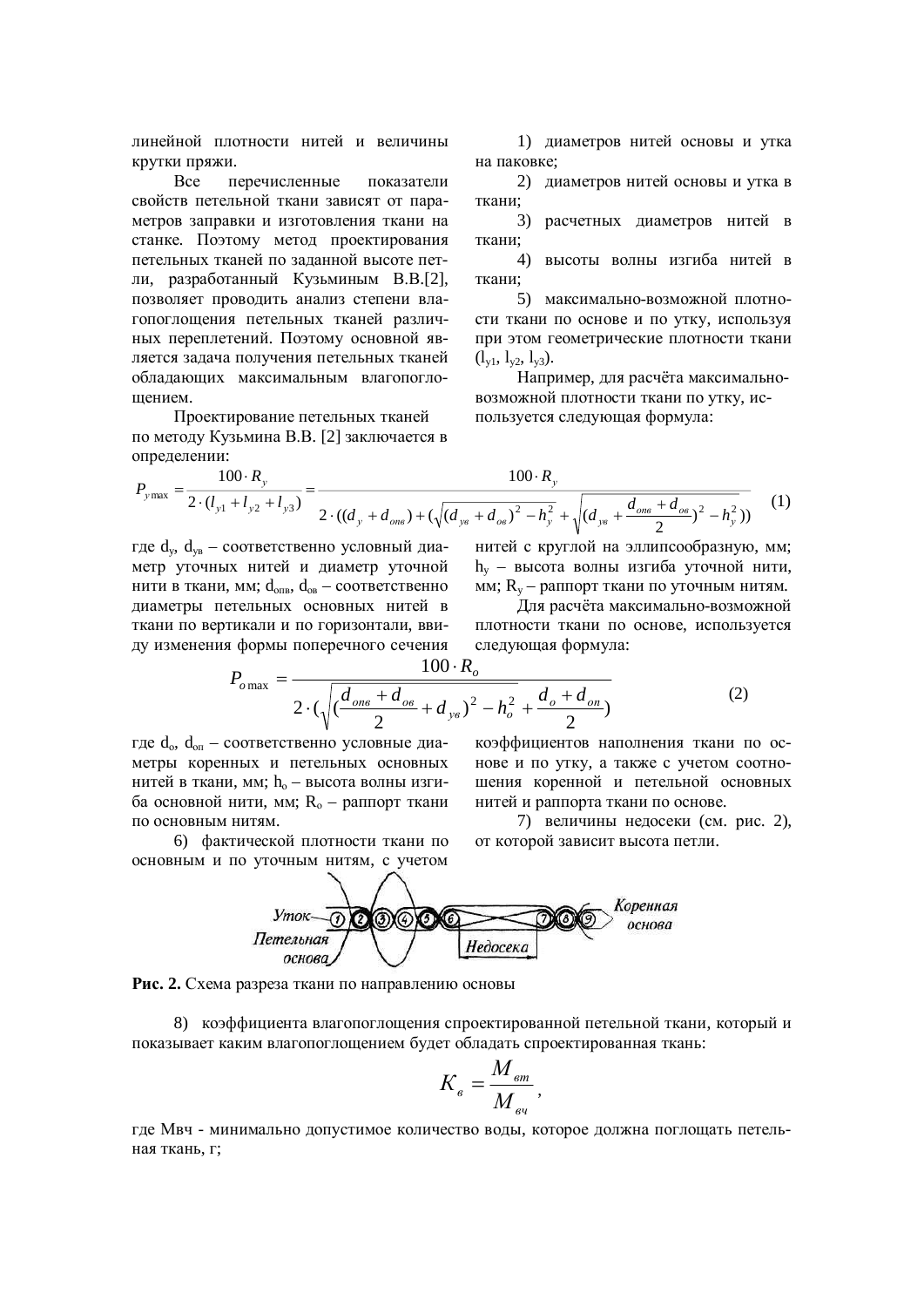$$
M_{_{\mathit{ev}}}=S_{_{k}}\cdot t_{_{\mathit{e}}}\cdot\rho_{_{\mathit{e}}}
$$

где S<sub>k</sub> - площадь поверхности тела человека, см<sup>2</sup>; t<sub>в</sub> - высота равномерно распределенного по площади слоя воды, см;  $\rho_{\scriptscriptstyle g}$  плотность воды, г/см.

Мвт - масса воды, поглощаемая образцом петельной ткани с размерами а и b, за определенный промежуток времени, г.

$$
M_{_{em}} = \pi \cdot R^2 \cdot \rho_{_e} \times \left(\frac{R \cdot \sigma \cdot \cos \theta \cdot t}{4\eta \cdot L_{_{on}}} + L_{_{on}}\right) \times \frac{P_{_o} \cdot P_{_y}}{R_{_o} \cdot R_{_y}} \times a \times b \cdot 10^3
$$

где R – средний радиус капилляров;  $\sigma$  – поверхностное натяжение жидкости;  $\theta$  – краевой угол смачивания; t – время капиллярного подъёма; n - вязкость жидкости;  $I_{\text{.OH}}$  – ллина основной нити в петле: Po – плотность петельной ткани по основным нитям: Pv – плотность петельной ткани по уточным нитям; Ro - раппорт петельной ткани по основным нитям; Ry - раппорт петельной ткани по уточным нитям.

Слеловательно, чем ближе булет значение коэффициента Кв к единице, тем меньшими сорбционными свойствами обладает ткань.

Для определения оптимальной структуры петельной ткани необходимо провести анализ различных видов переплетений, высоту ворса и линейную плотность нитей.

Для проведения расчётов в данной работе были выбраны следующие виды переплетений коренных основных нитей с үточными нитями:

1) переплетение с раппортом по утку равным пяти нитям;

2) переплетение с раппортом по утку равным шести нитям;

3) переплетение, позволяющее получить рисунок на поверхности ткани в виде квадратов;

4) переплетение – основный полуperic  $2/1$ ;

5) переплетение – основный репс  $2/2;$ 

6) переплетение – основный полу $perfc$  3/1.

Выбор ланных переплетений обусловлен распространенностью этих видов переплетений в производстве петельных тканей

По каждому виду переплетения проводились расчёты по приведенному выше методу Кузьмина В.В. [2].

Результаты расчетов коэффициентов влагопоглощения петельных тканей и массы воды, поглощаемой образцом петельной ткани с размерами а и b, за определенный промежуток времени сведены в таблицу 1.

| <b>I AUJINHA 1.</b> I ACTULIBIC ДАННЫС ВЛАГОПОГЛОЩСНИЯ ПСТСЛЬНОЙ ТКАНИ |         |              |        |                                          |        |              |        |                  |        |                                          |       |
|------------------------------------------------------------------------|---------|--------------|--------|------------------------------------------|--------|--------------|--------|------------------|--------|------------------------------------------|-------|
| $N_2$                                                                  | h       | $ToK=Top =$  |        | $T$ <sub>OK</sub> $=T$ <sub>OΠ</sub> $=$ |        | $ToK=TopI$   |        | $ToK = ToH =$    |        | $T$ <sub>OK</sub> $=T$ <sub>OΠ</sub> $=$ |       |
| $\Pi$                                                                  | $\Pi$ , | $=18,5$ текс |        | $=18,5x2$ текс                           |        | $=20x2$ текс |        | $=25x2$ текс     |        | $=36$ текс                               |       |
| $\Pi$                                                                  | M       | Кв           | Мвт, г | Кв                                       | Мвт, г | Kв           | Мвт, г | Кв               | Мвт, г | $K_B$                                    | Мвт,  |
|                                                                        | M       |              |        |                                          |        |              |        |                  |        |                                          | г     |
| переплетение с раппортом по утку равным пяти нитям                     |         |              |        |                                          |        |              |        |                  |        |                                          |       |
| 1                                                                      | 4       | 0,049        | 510,7  | 0,082                                    | 307,5  | 0,08         | 289,9  | 0,10             | 244,3  | 0,08                                     | 313,9 |
|                                                                        |         |              |        |                                          |        | 8            |        | 4                |        |                                          |       |
| 2                                                                      | 5       | 0,060        | 418,9  | 0,100                                    | 252,7  | 0,10         | 238,3  | 0,12<br>6        | 200,9  | 0,09<br>8                                | 258   |
|                                                                        |         |              |        |                                          |        |              |        |                  |        |                                          |       |
| 3                                                                      | 6       | 0,071        | 355,9  | 0,118                                    | 214,9  | 0,12<br>5    | 202,7  | 0,14<br>9        | 171    | 0,11<br>h                                | 219,4 |
| 4                                                                      |         | 0,082        | 309,9  | 0,136                                    | 187,4  | 0,14<br>4    | 176,7  | 0,17<br>$\Omega$ | 179,2  | 0,13<br>3                                | 191,2 |

**Tohuya 1. Doouğruus rouuns reconorrowaya herew uoğ rowa**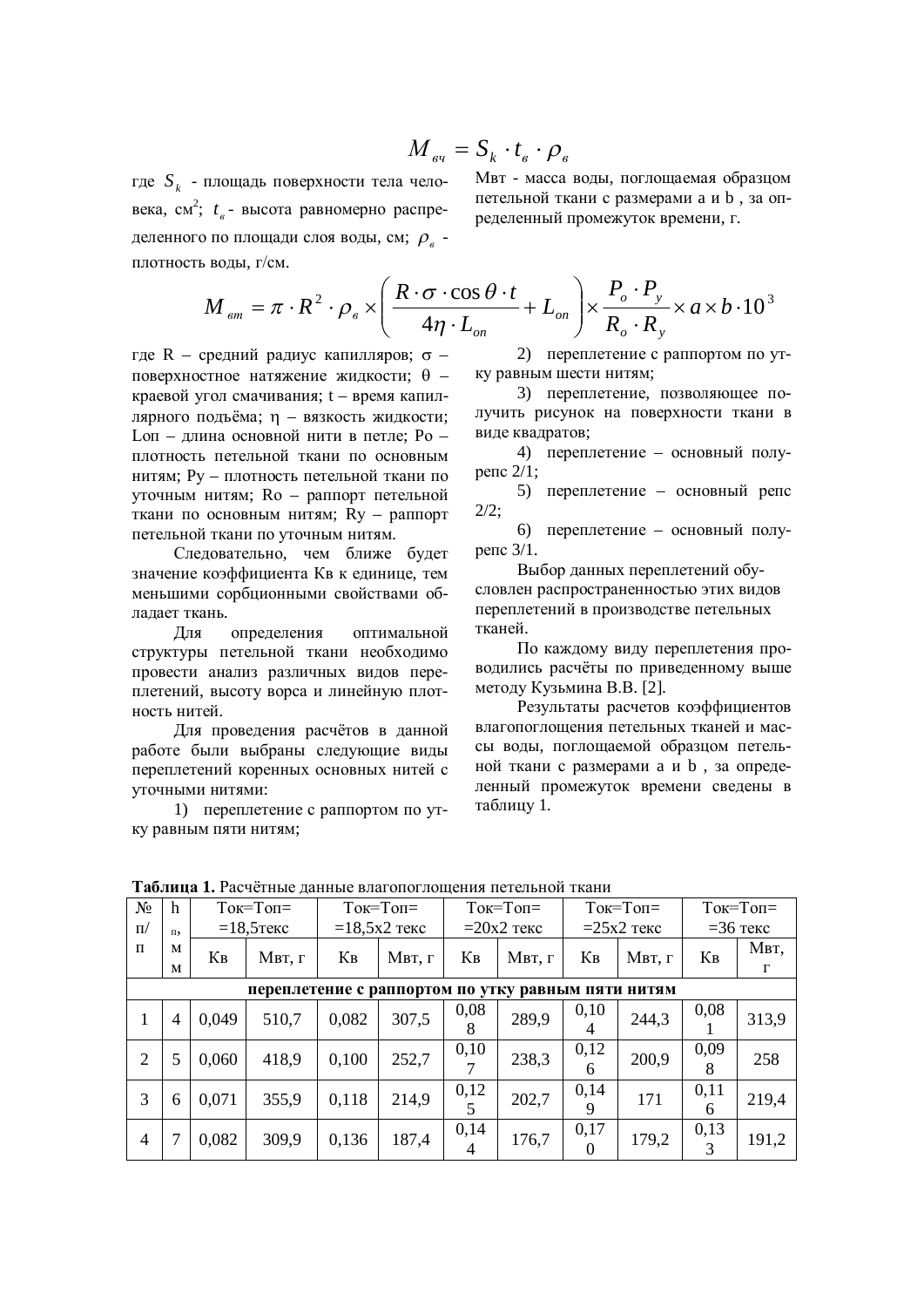| 5                                                                                                                      | 8              | 0,092 | 275,1 | 0,153 | 166,4  | 0,16<br>$\overline{2}$   | 157            | 0,19<br>$\overline{2}$   | 132,5          | 0,15<br>$\overline{0}$ | 169,9 |
|------------------------------------------------------------------------------------------------------------------------|----------------|-------|-------|-------|--------|--------------------------|----------------|--------------------------|----------------|------------------------|-------|
| переплетение с раппортом по утку равным шести нитям                                                                    |                |       |       |       |        |                          |                |                          |                |                        |       |
| $\mathbf{1}$                                                                                                           | $\overline{4}$ | 0,048 | 522,2 | 0,091 | 278,9  | 0,09<br>9                | 257,3          | 0,12<br>1                | 210,7          | 0,09<br>5              | 267,2 |
| $\overline{2}$                                                                                                         | 5              | 0,059 | 428,3 | 0,111 | 229,5  | 0,12<br>$\boldsymbol{0}$ | 211,8          | 0,14<br>6                | 173,7          | 0,11<br>5              | 220,1 |
| 3                                                                                                                      | 6              | 0,070 | 363,8 | 0,130 | 195,3  | 0,14<br>1                | 180,3          | 0,17<br>$\overline{2}$   | 148            | 0,13<br>6              | 187,5 |
| 4                                                                                                                      | 7              | 0,080 | 316,9 | 0,149 | 170,4  | 0,16<br>$\overline{2}$   | 157,3          | 0,19<br>7                | 129,2          | 0,15<br>5              | 163,6 |
| 5                                                                                                                      | 8              | 0,090 | 281,3 | 0,168 | 151,4  | 0,18<br>2                | 139,8          | 0,22<br>1                | 114,9          | 0,17<br>5              | 145,5 |
| переплетение, позволяющее получить рисунок на поверхности ткани в виде квад-                                           |                |       |       |       |        |                          |                |                          |                |                        |       |
| ратов                                                                                                                  |                |       |       |       |        |                          |                |                          |                |                        |       |
| $\mathbf{1}$                                                                                                           | $\overline{4}$ | 0,44  | 11,3  | 0,28  | 7,2    | 0,27                     | 6,8            | 0,23                     | 5,8            | 0,29                   | 7,3   |
| $\overline{2}$                                                                                                         | 5              | 0,36  | 9,2   | 0,23  | 5,8    | 0,22                     | 5,5            | 0,18                     | 4,7            | 0,23                   | 5,9   |
| 3                                                                                                                      | 6              | 0,304 | 7,8   | 0,19  | 4,9    | 0,18                     | 4,6            | 0,16                     | $\overline{4}$ | 0,20                   | 5     |
| $\overline{\mathcal{L}}$                                                                                               | $\tau$         | 0,26  | 6,7   | 0,17  | 4,2    | 0,16                     | $\overline{4}$ | 0,13                     | 3,4            | 0,17                   | 4,3   |
| 5                                                                                                                      | 8              | 0,23  | 5,9   | 0,15  | 3,8    | 0,14                     | 3,6            | 0,12                     | 3              | 0,15                   | 3,8   |
| переплетение - основный полурепс 2/1                                                                                   |                |       |       |       |        |                          |                |                          |                |                        |       |
| $\mathbf{1}$                                                                                                           | $\overline{4}$ | 0,037 | 687,7 | 0,056 | 447,9  | 0,15<br>9                | 429            | 0,06<br>7                | 378            | 0,05<br>6              | 454,7 |
| $\overline{2}$                                                                                                         | 5              | 0,060 | 556,8 | 0,070 | 362,5  | 0,07<br>3                | 347,1          | 0,08<br>3                | 305,6          | 0,06<br>9              | 368   |
| 3                                                                                                                      | 6              | 0,054 | 468,8 | 0,083 | 305    | 0,08<br>7                | 292            | 0,09<br>9                | 257            | 0,08<br>$\overline{2}$ | 309,7 |
| $\overline{4}$                                                                                                         | 7              | 0,062 | 405,6 | 0,096 | 263,9  | 0,10<br>1                | 252,6          | 0,11<br>$\overline{4}$   | 222,3          | 0,09<br>5              | 267,9 |
| 5                                                                                                                      | 8              | 0,092 | 275,1 | 0,109 | 233    | 0,11<br>$\overline{4}$   | 223            | 0,13                     | 196,2          | 0,10<br>$\overline{7}$ | 236,6 |
| основный репс 2/2<br>переплетение -                                                                                    |                |       |       |       |        |                          |                |                          |                |                        |       |
| $\mathbf{1}$                                                                                                           | $\overline{4}$ | 0,034 | 744,7 | 0,052 | 483,1  | 0,05<br>5                | 458,8          | 0,06<br>4                | 394,5          | 0,05<br>$\mathbf{1}$   | 491,9 |
| $\overline{2}$                                                                                                         | 5              | 0,042 | 599,7 | 0,065 | 388,5  | 0,06<br>9                | 368,9          | 0,08<br>$\boldsymbol{0}$ | 317            | 0,06<br>4              | 395,6 |
| 3                                                                                                                      | 6              | 0,050 | 503   | 0,078 | 325,5  | 0,08<br>$\overline{2}$   | 309,1          | 0,09<br>6                | 265,5          | 0,07<br>6              | 331,5 |
| 4                                                                                                                      | $\tau$         | 0,058 | 434,1 | 0,090 | 280,7  | 0,09<br>5                | 266,5          | 0,11<br>1                | 228,9          | 0,08<br>9              | 285,9 |
| 5                                                                                                                      | 8              | 0,066 | 382,6 | 0,103 | 247,3  | 0,10<br>8                | 234,7          | 0,12<br>6                | 201,6          | 0,10<br>1              | 251,8 |
| переплетение - основный полурепс 3/1                                                                                   |                |       |       |       |        |                          |                |                          |                |                        |       |
| 320,0<br>0,13<br>168,40<br>0,12<br>220,3<br>$\mathbf{1}$<br>$\overline{4}$<br>0,08<br>0,13<br>205,90<br>195,60<br>0,15 |                |       |       |       |        |                          |                |                          |                |                        |       |
| $\overline{2}$                                                                                                         | 5              | 0,10  | 254,7 | 0,17  | 163,30 | 0,16                     | 155,00         | 0,19                     | 133,20         | 0,15                   | 176,1 |
| 3                                                                                                                      | 6              | 0,12  | 212,0 | 0,19  | 135,50 | 0,20                     | 128,60         | 0,23                     | 110,40         | 0,18                   | 138,2 |
| $\overline{4}$                                                                                                         | 7              | 0,14  | 181,9 | 0,22  | 116,10 | 0,23                     | 110,10         | 0,27                     | 94,50          | 0,22                   | 118,2 |
| $\overline{5}$                                                                                                         | 8              | 0,16  | 159,7 | 0,25  | 101,70 | 0,26                     | 96,50          | 0,31                     | 82,80          | 0,25                   | 103,6 |

Анализ значений массы воды, поглощаемой образцом петельной ткани с размерами а и b, за определенный промежуток времени Мвт, приведённых в таб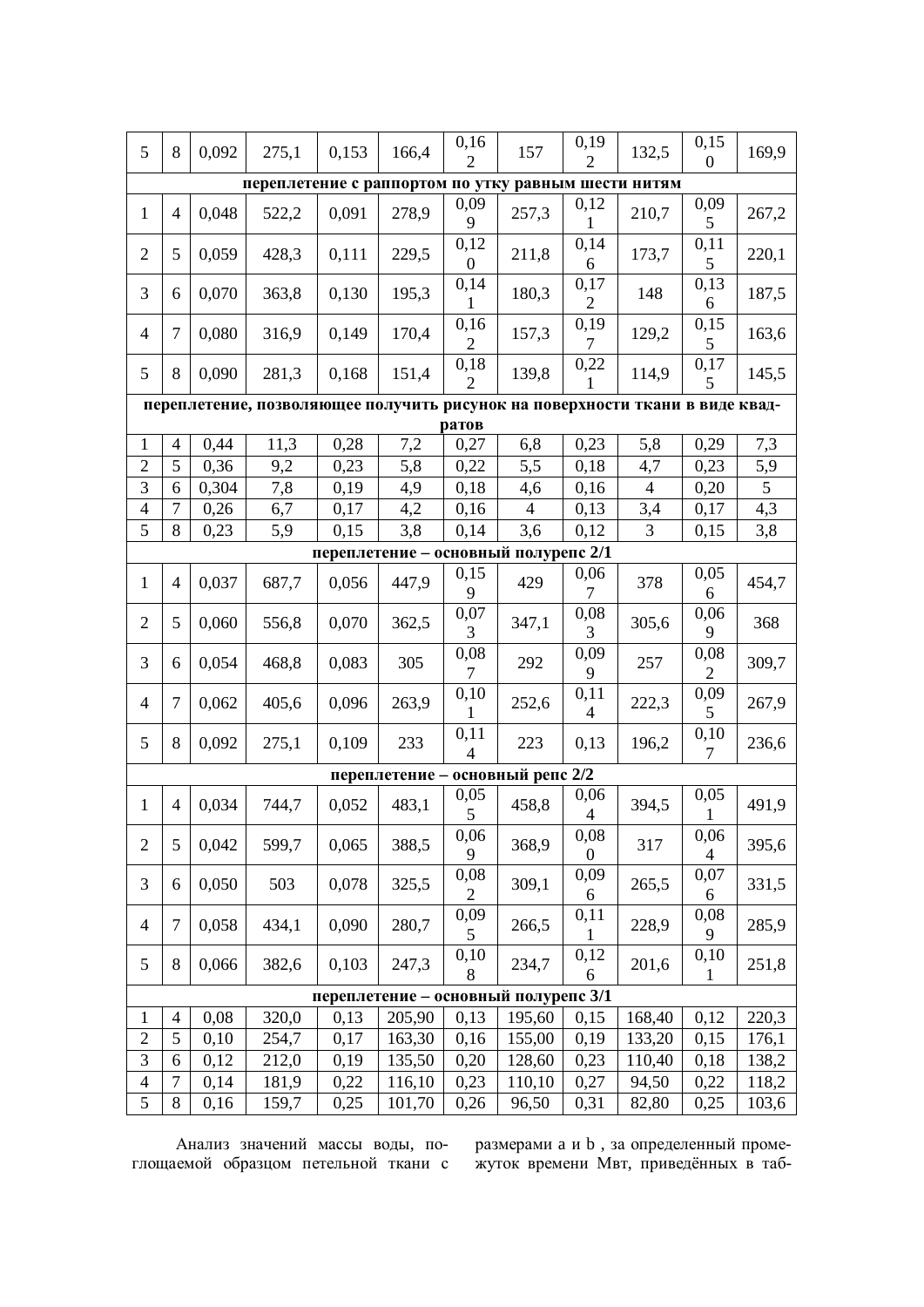лице 1, показал, что максимальным влагопоглощением будет обладать петельная ткань, линейная плотность основных нитей которой составляет 18,5 текс.

На основе проведённых исследований были получены графики зависимости влагопоглощения петельной ткани от различной высоты петли при различных переплетениях коренных основных нитей с -<br>УТОЧНЫМИ НИТЯМИ ПРИ ИСПОЛЬЗОВАНИИ пряжи линейной плотностью 18,5 текс (см. рис.  $3)$ 



Высота петли, мм

Рис. 3. Графики зависимости влагопоглощения петельной ткани от вида переплетения коренных основных нитей с уточными нитями и высоты петли

Анализ графиков позволяет сделать вывод о том, что петельная ткань, выработанная переплетением – основный репс 2/2 с высотой петли – 4 мм. булет облалать максимальными влагопоглошающими способностями. Параметры строения петельной ткани, обладающей максимальным влагопоглощением приведены в таблине 2.

Таблица 2. Параметры строения петельной ткани, обладающей максимальным влагопоглошением

| Плот-    | Плот-       | Уработка         | Уработка       | Уработка       | Поверхност-       | Величина |
|----------|-------------|------------------|----------------|----------------|-------------------|----------|
| ность    | ность       | коренных         | петельных      | <b>VTOЧНЫХ</b> | плот-<br>ная      | «недосе- |
| ткани по | ткани<br>по | нитей<br>$OC-$   | нитей<br>$OC-$ | нитей<br>$OC-$ | ность<br>$\pi$ e- | ки».     |
| основе   | утку,       | новы.            | новы.          | новы.          | тельной тка-      | $l_n$ MM |
| $P_{o}$  | $P_{v}$     | $a_{\rm ox}$ , % | $a_{on}$ , %   | $a_{v}$ , %    | ни,               |          |
| нит/дм   | НИТ/ДМ      |                  |                |                | Mm, $\Gamma/M^2$  |          |
| 492      | 329         | 7.7              | 82,3           | 7,9            | 409,4             | 6,9      |

Результаты расчетов влагопоглощения петельных тканей с различными параметрами строения показывают, что:

1. Наибольшее влияние на влагопоглощение петельной ткани влияют такие параметры строения петельной ткани, как: высота петли, длина нити в петле, плотность по основе и плотность по утку, раппорт по основе и по утку.

2. Линейная плотность уточных нитей существенного влияния на влагопоглощение петельных тканей не оказывает.

3. Проведённые исследования зависимости влагопоглошения петельных тканей от параметров её строения позволяют проектировать петельные ткани с заданной степенью влагопоглощения.

4. Анализ таблицы 1 и графиков, представленных на рис. 3, показал, что при линейной плотности коренных и петельных основных нитей 18,5 текс и при высоте петли равной 4 мм, а также при переплетении – основный репс 2/2, петельная